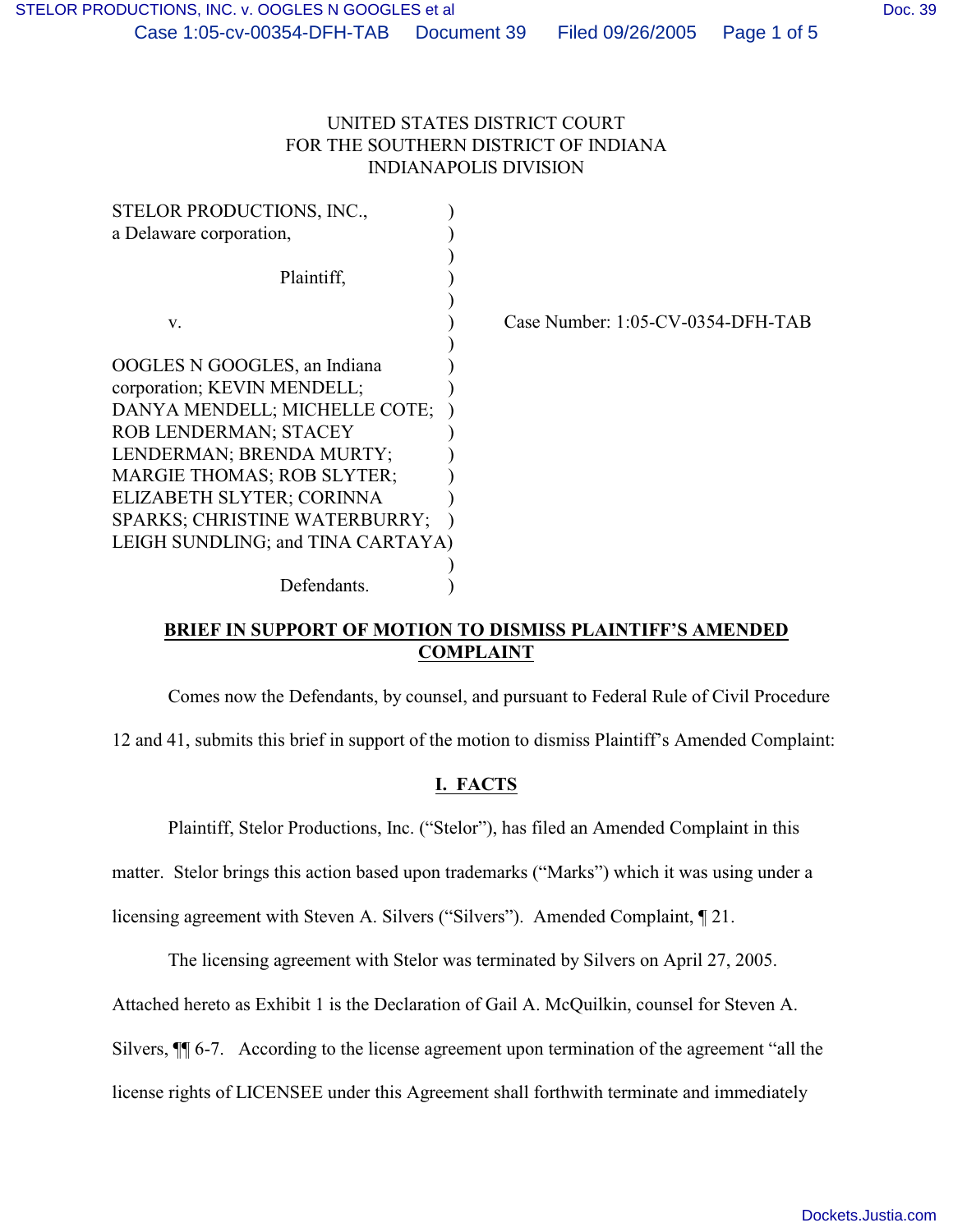revert to LICENSOR. . . ." Exhibit 1, ¶ 8.

Thereafter on May 5, 2005, Stelor Productions, LLC (not Stelor Productions, Inc.) filed suit against Silvers in the United States District Court for the Southern District of Florida alleging improper termination and seeking injunctive relief against Silvers to compel Silvers to allow Stelor to continue being a licensee. Exhibit 1, ¶ 10.

On July 5, 2005, the United States District Court issued an order denying the injunctive relief sought by Stelor holding that Stelor "has not demonstrated any injury it may suffer from denial of the preliminary injunction cannot be adequately compensated by monetary damages so as to make equitable interlocutory relief appropriate. Attached to Exhibit 1 is a true and accurate copy of the Order, designated Exhibit A (relevant citation from pg. 2 of Exhibit A).

In support of this decision the court cited the cases of *A.L.K. Corp. v. Columbia Pictures Industries, Inc.* 440 F.2d. 761 (3d. Cir. 1971) and *Freeplay Music, Inc. v. Verance Corp.*, 80 Fed.Appx. 137 (2d. Cir. 2003)(unpub). In both of these cases, licensees that had been terminated sought preliminary injunctive relief of specific performance of the licensing agreement, to allow them to continue as licensees during the pendency of the suits. In both cases, the relief sought was denied. *Id.*, Exhibit A at pgs. 2-3. This is the same relief Stelor sought in this Florida action. *Id.*

In the case brought by Stelor, the Court held that "even if a breach of the licensing agreement or settlement agreement is ultimately found, the only cognizable injury which [Stelor] has established is that is may sustain a loss of income .... This value is capable of measurement and can adequately be remedied by monetary damages if [Stelor] is ultimately successful on the merits of its claim." *Id.,* Exhibit A at pgs. 3-4.

2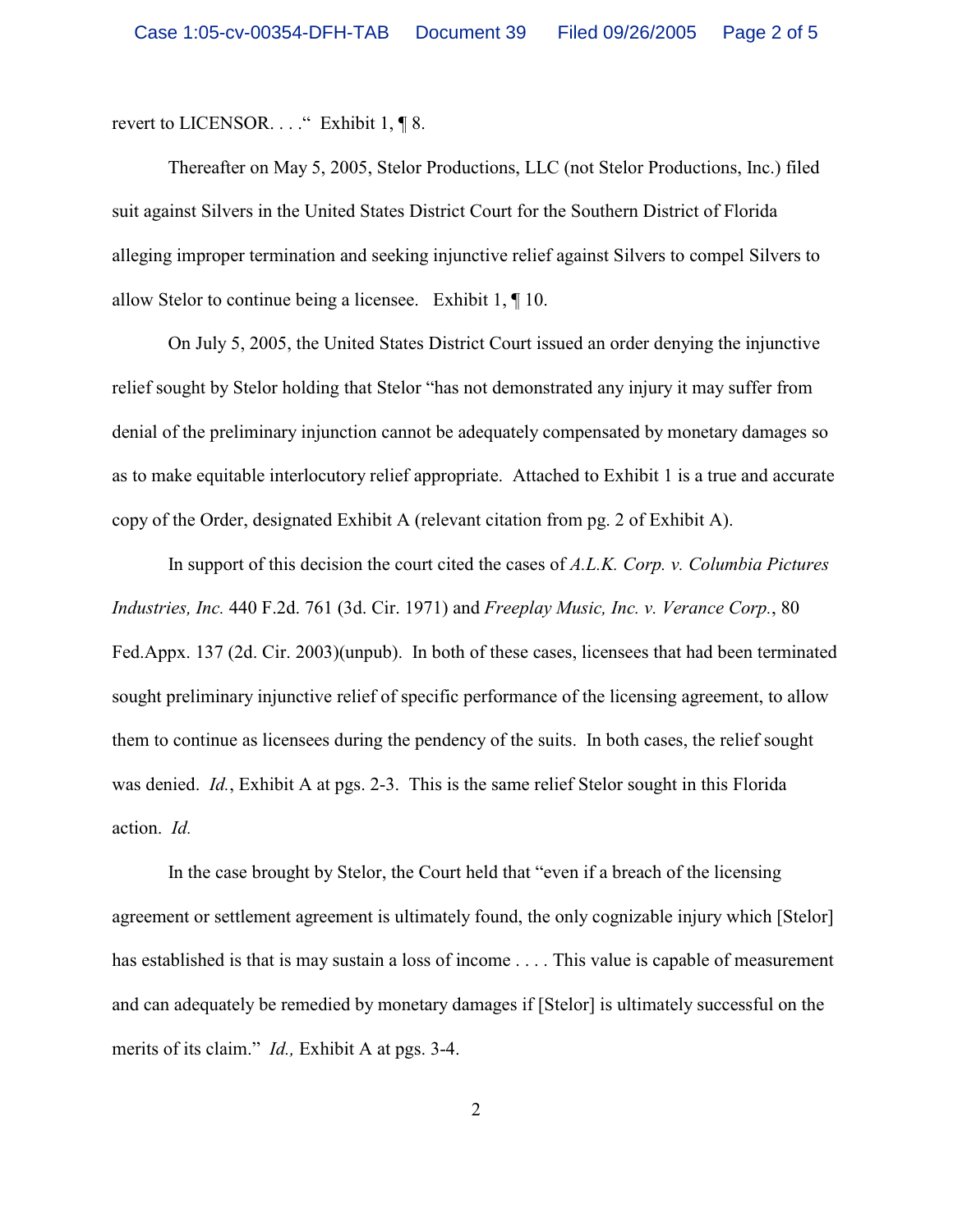Stelor has asserted in the legal actions in Florida that Stelor Productions, **Inc.** no longer exists, and brought said actions under the name Stelor Productions, LLC. Exhibit 1, ¶ 10, Exhibit A of Exhibit 1, pg. 1.

Prior to August 27, 2005, Silvers was unaware that Stelor had filed this action and upon discovery of this fact, counsel for Silvers immediately contacted defense counsel in this action. Exhibit 1,  $\P$  13, Exhibit C to Exhibit 1. The present action was apparently not authorized by Silvers and Silvers would prefer that this matter be dismissed without prejudice. Exhibit 1, ¶¶ 13, 15.

#### **II. ARGUMENT**

#### **A. Stelor no longer has rights to pursue this action**

Stelor brought this action under a licensing agreement that has now been terminated. Stelor has been denied the relief of specific performance of continuing the licensing agreement. At this time, Stelor no longer has an interest in which to pursue in this case, i.e. trademark infringement, as all these rights have reverted to their owner, Silvers. Thus, Stelor lacks standing and is also not the real party in interest.

The doctrine of standing requires federal courts to make sure concrete legal issues are presented by a plaintiff with a particularized injury in fact traceable to the conduct of the defendant which is likely to be redressed by the relief sought. *Lujan v. Defenders of Wildlife*, 504 U.S. 555, 559, 112 S.Ct. 2130, 119 L.Ed.2d 351 (1992). In the case at hand, Stelor lacks any right to assert injury to something that they have no legal right to possess, that is the trademarks owned by Silvers. Particularly in light of the fact that the owner, Silvers, prefers that this matter be dismissed without prejudice. Exhibit 1, ¶ 15.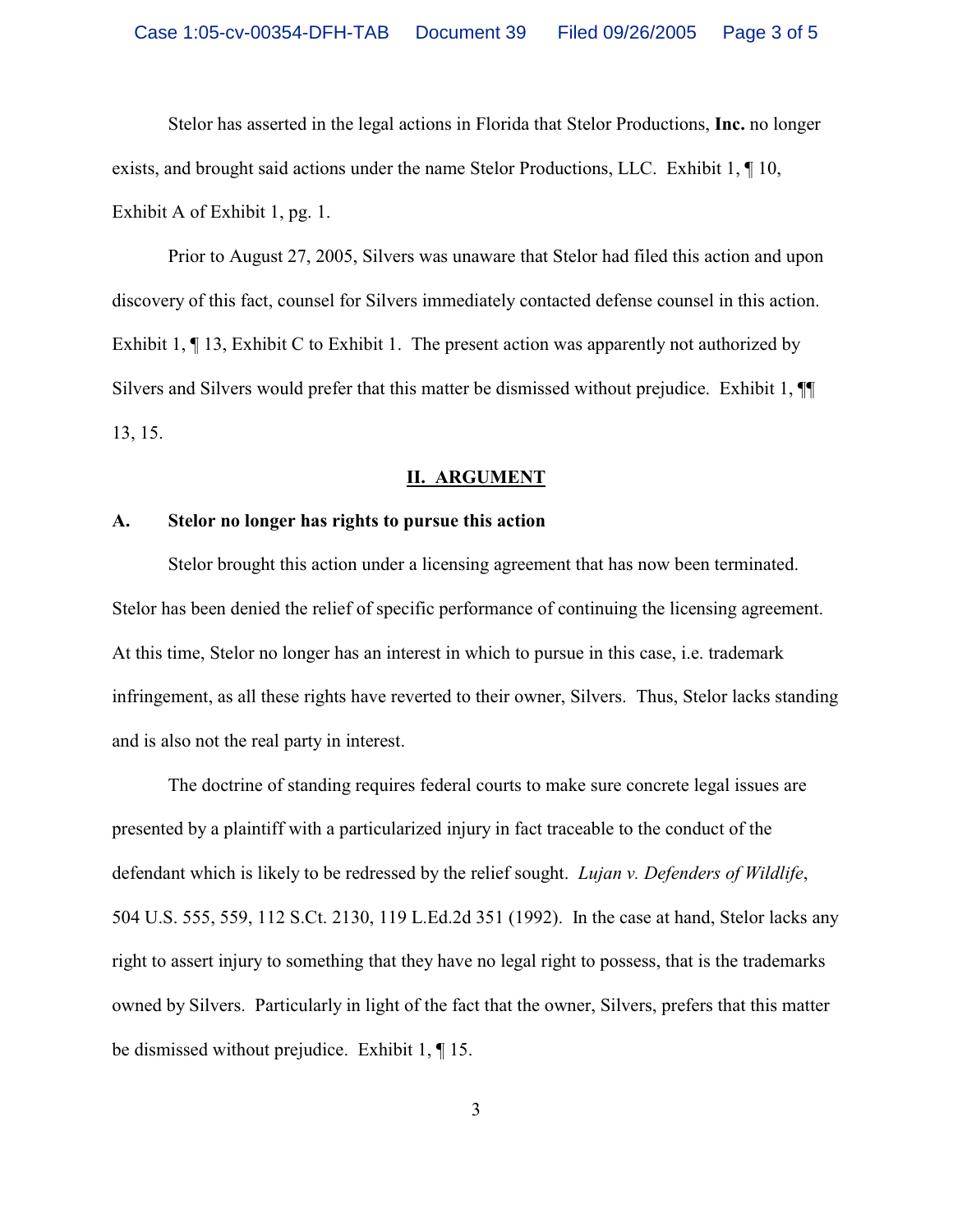Further, Stelor is not the real party in interest as required by Federal Rule of Civil

Procedure 17(A). A "real party in interest" owns or has been transferred the right sought to be enforced. Only someone with legal title to the rights affected by the defendant's conduct could sue at law. The designation of the real party in interest entails identifying the person who possesses the particular right sought to be enforced. *Firestone v. Galbreath*, 976 F.2d 279, 283 (6th Cir.1992). Since Stelor is no longer a licensee, they have no rights to be enforced.

#### **B. Stelor Productions, Inc. no longer exists**

This action has been brought in the name of Stelor Productions, Inc. *See* Amended Complaint. The Florida case referenced above was brought in the name of Stelor Productions, LLC. Exhibit 1, ¶ 10, Exhibit A to Exhibit 1, pg. 1. Stelor Productions, LLC, asserted that Stelor Productions, Inc. no longer exists. *Id.*

Thus, to the extent that Stelor Productions, Inc. may have a right to bring this action, if this entity no longer exists, it cannot be a named plaintiff.

WHEREFORE, on either of the basis noted above, Defendants pray that the Court dismiss this matter, without prejudice, and for all other relief just and proper in the premises.

### COHEN GARELICK & GLAZIER

By: s/ Bryan S. Redding Bryan S. Redding, #18127-49 Attorneys for Defendants